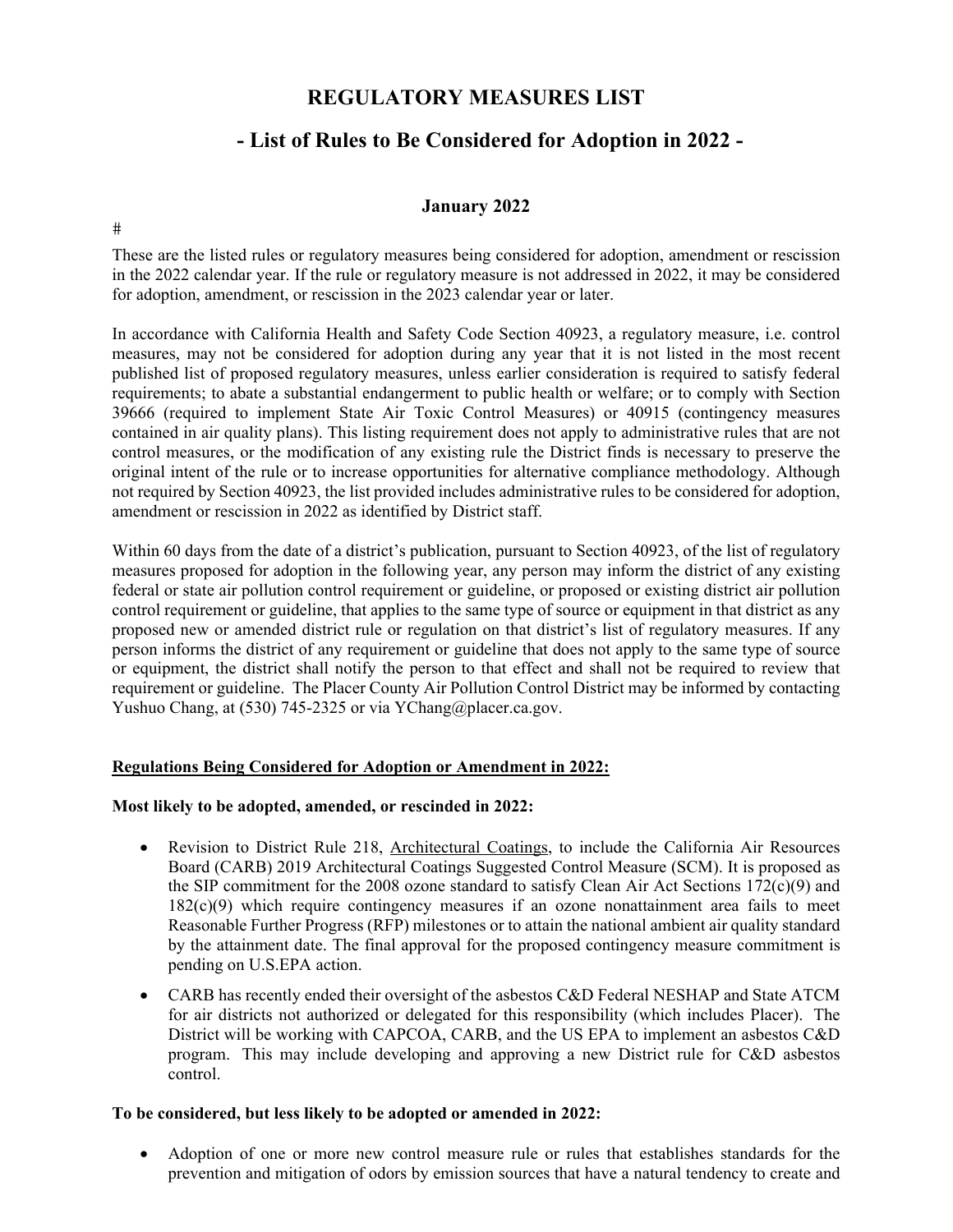emit odors that are or have the potential to become, a nuisance to the public. The rule(s) could establish specific requirements applicable to known sources of odor, establish general requirements for preventive measures for odors and for odor mitigation and corrective actions, and provide for public notification of potential odor emitting operations, including instances of inoperability of system used to control or minimize odors. These requirements may be manifested solely though the prohibitory requirements of the rule(s), or through the implementation of required odor prevention and mitigation plans, or though conditions of District issued permits to operate. Failures to meet these requirements would be considered violations and would be subject to enforcement actions that may include odor abatement proceedings. Although state law (Health & Safety Code Section 41705) prohibits enforcement against nuisance odors emanating from agricultural operations necessary for the growing of crops or the raising of fowl or animals, as well as odor emanating from composting operations, statute does not bar the District from adopting regulations that require odor preventative measures and odor mitigation and corrective measures. Accordingly, the rule(s) to be considered may address odors from landfill gas emissions; odor and VOC controls for the composting of green and food waste; water and sewage treatment and retention; the slaughtering of animals or fowl; or the processing of crops, including cannabis, whether these activities are for commercial purposes or non-commercial purposes.

- The U.S. EPA has adopted changes to regulations to enable e-noticing of public notices for federally required permits on publicly accessible webpages in place of the traditional newspaper publication of notices and has established a requirement that one consistent noticing method be chosen. If the District Board approves e-noticing of public notices as the District's consistent method, where that is allowed by laws and regulations, District rules that require newspaper noting will need to be amended to allow e-noticing. In addition, the District could adopt a rule based on the model rule, approved by U.S. EPA, has been developed by CAPCOA to address the procedural requirements of e-noticing. The following District rules would be considered for amendment to allow e-noticing in place of notices published in newspaper of general circulation (added 2017):
	- Rule 502, New Source Review
	- Rule 504, Emission Reduction Credits
	- Rule 507, Federal Operating Permit Program
	- Rule 512, Request for Synthetic Minor Source Status
	- Rule 515, Stationary Rail Yard Control Emission Reduction Credits
	- Rule 516, Rice Straw Emission Reduction Credits
	- Rule 518, Prevention of Significant Deterioration
- Although the consideration of the adoption or amendment of fee rules, which are administrative in nature, are not required to be included in the Regulatory Measures List, the District chooses to do so in order to inform the public. The amendment of the following rules addressing fees charged by the District may be considered at the direction of the District's Board (Added 2017):
	- Rule 601, Permit Fees
	- Rule 602, Hearing Board Fees
	- Rule 603, Analysis Fee
	- Rule 604, Source Test Observation and Report Evaluation
	- Rule 607, Burning Permit Fees
	- Rule 610, Air Toxics "Hot Spots" Fees
- Adoption of a new control measure rule that implements the requirements of U.S. EPA's final revisions to the municipal solid waste landfill New Source Performance Standards (NSPS), 40 CFR Part 60, Subpart XXX, and Emission Guidelines (EG), Cf, as well as to establish in District regulation, and remove conflicts with, the state's Methane Emissions from Municipal Solid Waste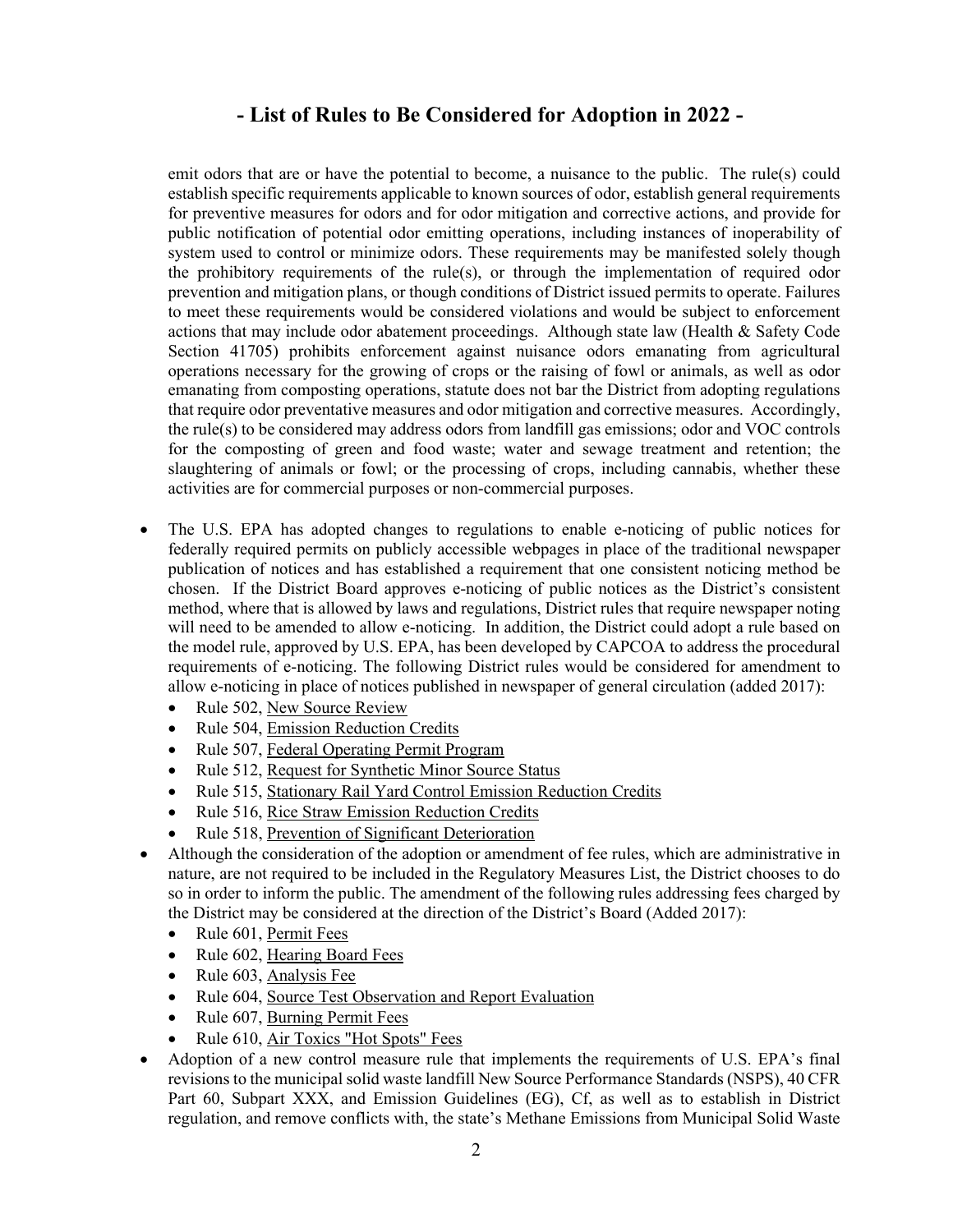Landfills regulation. CARB has requested equivalency from the EPA of the State Landfill Gas regulation to the municipal solid waste landfill New Source Performance Standards. If equivalency is not granted, or is only partially approved, then the District may be required to adopt a rule implementing the federal standards as a part of the State's plan and program. (Added 2017)

- Amendment of Rule 223, Metal Container Coating, to update the VOC Exempt Compound definition by reference to Rule 102, Definitions, and to make formatting adjustments. (Added 2015)
- Amendment of Rule 244, Semiconductor Operations, to update the VOC Exempt Compound definition reference to Rule 102, Definitions, and to make formatting adjustments. (Added 2015)
- Amendment of Rule 410, Recordkeeping for Volatile Organic Compound Emissions, to update VOC Exempt Compound definition reference to Rule 102, Definitions, to correct errors in references, and to make formatting adjustments. (Added 2015)
- Amendment of Rule 203, Exceptions to Rule 202, to correct erroneous references to other rules and update formatting. (Added 2015)
- Amendment of Rule 225, Wood Burning Appliances, to address conflicts with local ordinances (e.g. CalGreen Code), and to correct errors in internal Section references, along with formatting adjustments. (Added 2015)
- Amend Rule 228, Fugitive Dust, to change the requirement from 1 foot of cover for disturbed surface areas when located in geographic ultramafic rock areas irrespective of the area of surface disturbed, to instead only apply when more than 1 acre is disturbed. The latter would be consistent with the state's Naturally-Occurring Asbestos ATCM for grading and construction operations. (Added 2015)
- Amendment of Rule 245, Surface Coating of Metal Parts and Products, to correct errors in the internal Section references, along with formatting adjustments. (Added 2015)
- Amendment of Rule 246, Natural Gas-Fired Water Heaters, to correct errors in internal Section references, to make formatting adjustments, and to consider U.S. EPA recommendations concerning current rule. (Added 2015)
- Amendment of Rule 247, Natural Gas-Fired Water Heaters, Small Boilers and Process Heaters, to correct errors in internal Section references, to make formatting adjustments, and to consider noncritical U.S. EPA recommendations concerning the current rule. (Added 2015)
- Amendment of Rule 607, Burning Permit Fees, to correct errors in internal Section references and to correct the fee rate of Section 307 to reference the General Labor Rate of Rule 601, Permit Fees, Schedule M(1), and to make formatting adjustments. (Added 2015)
- Amendment of Rule 610, Air Toxics "Hot Spots" Fees, to correct "Industrywide" definitions to match that of ARB and the District. (Added 2015)
- Adoption of a new rule, or amendment of an existing rule, defining the authority of the District to inspect permitted facilities; and to collect, record, and preserve evidence or information upon inspection (including documentation of compliance and non-compliance by the taking of photographs and video images).

♦♦♦♦ ♦♦♦♦ ♦♦♦♦

**For information and comparative purposes, the regulatory measures and administrative rules that were adopted, amended, or rescinded by the District in calendar years 2008 through 2021 are listed below:** 

#### **Regulatory Measures That Were Amended in 2021:**

• Revision to District Rule 501, General Permit Requirements, to respond to the U.S. EPA Conditional Approval published on May 20, 2020. The conditional approval comments concern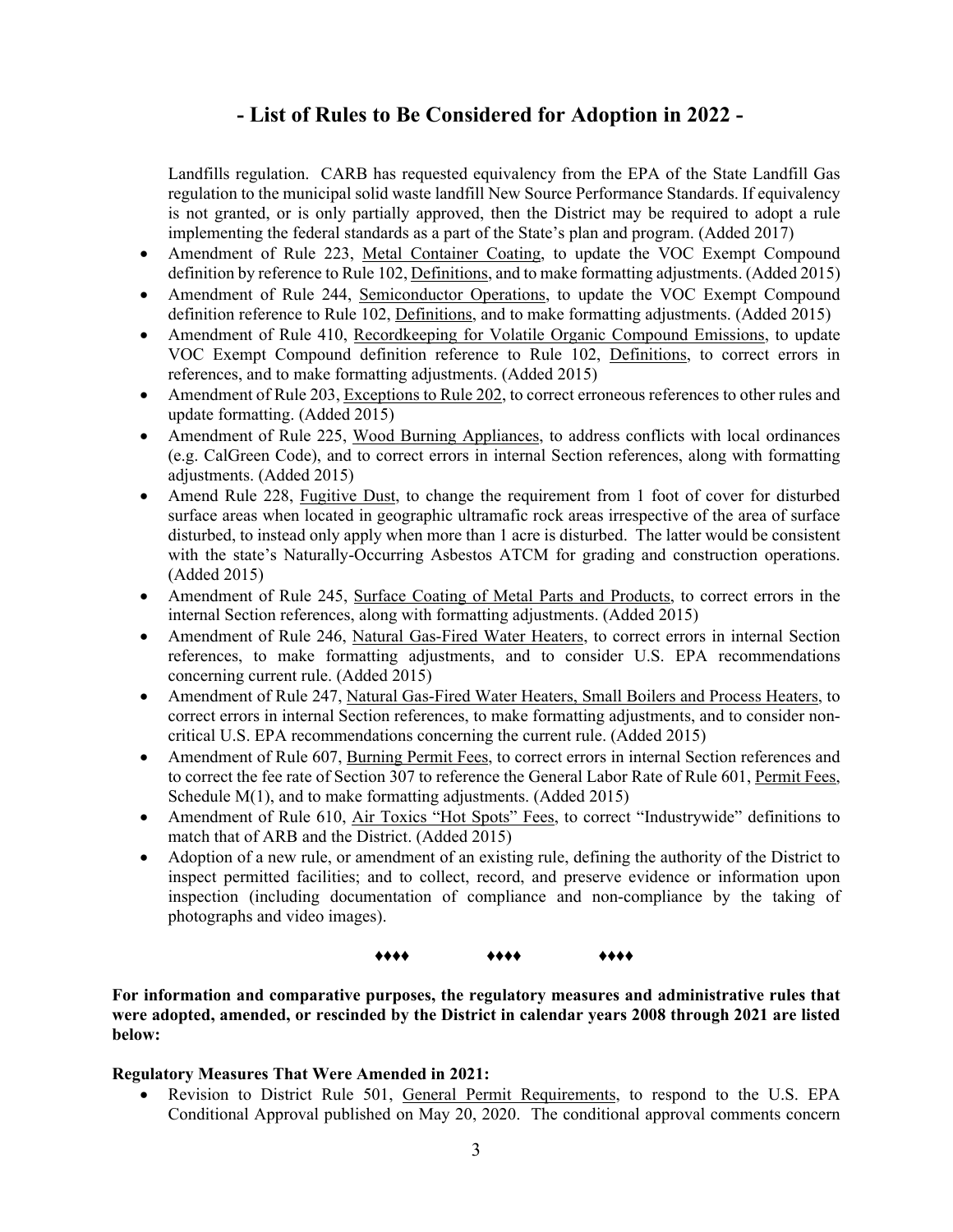Air Pollution Control Officer (APCO) duties, public noticing, stack height procedures, and definition references. U.S. EPA required these changes prior to full approval of Rule 501 into the State Implementation Plan (SIP). The deadline for the revision was May 20, 2021.

 Amendment of District Rule 502, New Source Review, to respond to U.S. EPA's April 20, 2020 limited approval/limited disapproval of the SIP submission. The amendment addressed a public notice requirement for new or modified emission units located in the Lake Tahoe Air Basin. The amendment also addressed: (1) the 2012 fine particulate matter (PM2.5) NAAQS and the applicable requirements of the PM2.5 SIP rulemaking, and (2) a recent federal court determination pertaining to the ozone precursor interpollutant trading program. Finally, the amendment made additional clarifying changes throughout Rule 502 to ensure consistency with federal NSR permitting guidance and methodologies as they pertain to emission offset applicability and quantification.

#### **Regulatory Measures That Were Amended in 2020:**

- Amendment of Rule 102, Definitions, Section 228 Exempt Compounds, so the District's definition of exempt volatile organic compounds matches that of the U.S. EPA. U.S. EPA has made changes to the list of exempt compounds that are not reflected in Section 228.
- Amendment of Rule 503, Emission Statement, to respond to the U.S. EPA comments that the rule does not fully satisfy Section 182(a)(3)(B) of the Federal Clean Air Act. This Section requires air districts within ozone nonattainment areas to certify that all stationary sources of emissions provide the District with an annual written emissions statement showing actual emissions, or operational data allowing the District to estimate actual emissions. This rule previously stated it applied only to "permitted" sources of emissions. As a result, any stationary source (under District permit or not) that emits or has the potential to emit more than ten (10) tons per year of volatile organic compounds or oxides of nitrogen must provide the emissions statement or data to the District.
- Amendment of Rule 601, Permit Fees, to delay the implementation of the final two annual permit fee increases of 8% (FY 20-21) and 7% (FY 21-22) by one year originally approved by Resolution #18-04 in April 2018. This was done to provide relief to Placer County businesses due to the financial hardship caused by the COVID-19 pandemic.

#### **Regulatory Measures That Were Amended in 2019:**

 Negative Declaration, adopted on December 12, 2019, stating there are no sources in Placer County exceeding the threshold of the Control Technique Guidelines (CTG) document "Control Techniques Guidelines for the Oil and Natural Gas Industry" (EPA-453/B-16-001, 10/2016) to satisfy federal requirements.

#### **Regulatory Measures That Were Amended in 2018:**

 Amendment of District Rule 301, Nonagricultural Burning Smoke Management, Rule 302, Agricultural Waste Burning Smoke Management, and Rule 305, Residential Allowable Burning, to restrict cannabis waste disposal by means of open burning. This prohibition would be consistent with California Department of Food and Agriculture's Emergency Regulation of Cannabis Licensing which does not mention burning as an allowed disposal method for commercial cannabis waste. The proposed Rule amendments did not affect the ability of cannabis to be burned for disposal by a Public Officer. Amendments were also made to clarify the provisions of in Section 103.2, the exemption from the State's Airborne Toxics Control Measure for outdoor residential waste burning. Due to CARB comments following the amendment of Rules 301, 302, and 305 in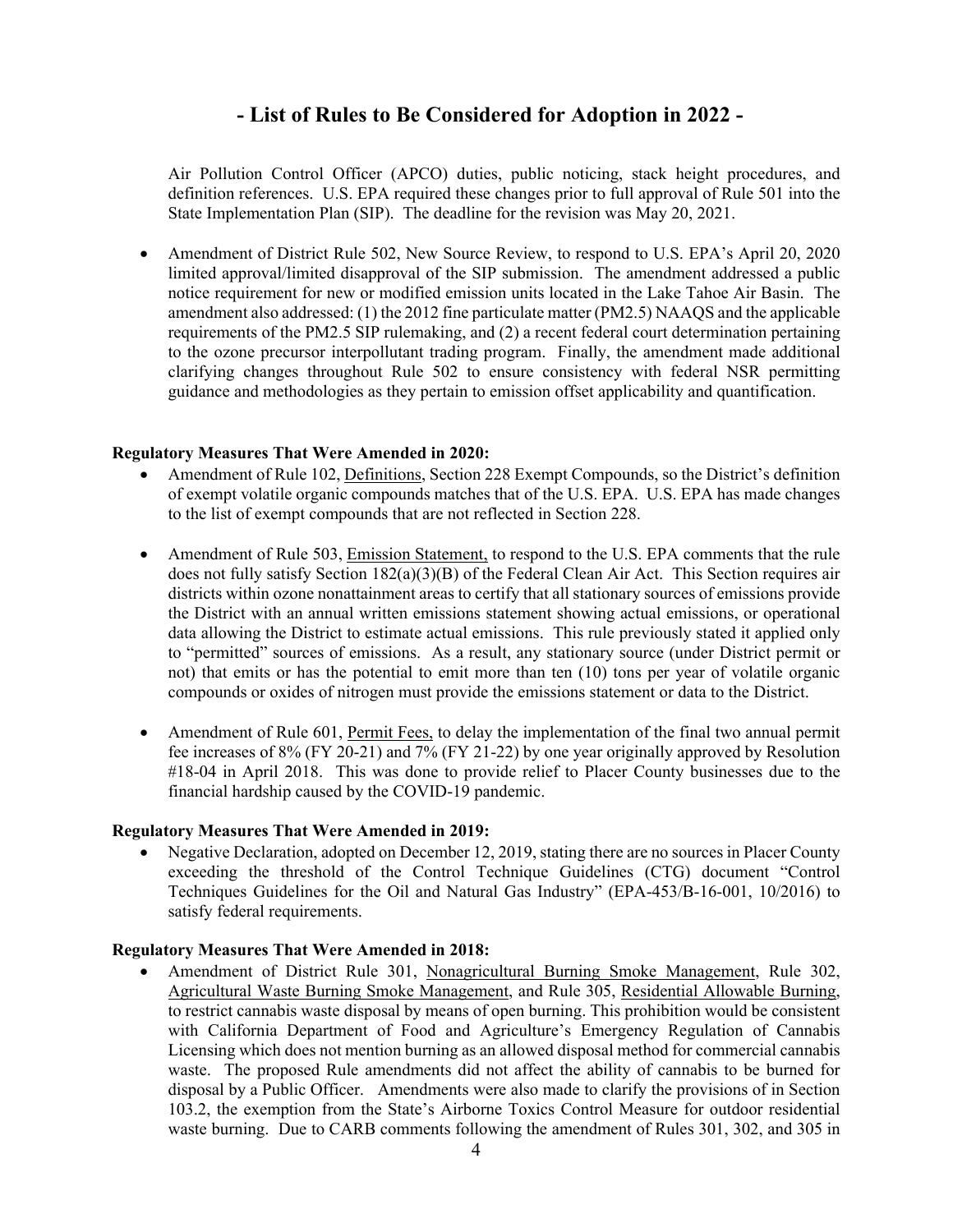August 2018, the exemption language was revised and adopted again by the District Board in October. Adopted on August 9, 2018; Rule 305 was amended on October 11, 2018.

 Amendment of District Rule 601, Permit Fees, to increase most permit fees and to restructure how some fees are calculated. General permit fees had not been increased since 1998 with the exception of annual CPI adjustments. The amendments provided for fees that are authorized by statute including requiring deposits for some permit applications, establishing an excess emission fee for emissions allowed by Hearing Board approved variances, fees for the regulation of emission sources not permitted, and fees for the review of plans. The latter three fees are adopted in Rule 601 but the fee amounts are to be determined though publication in the annual fee schedule that is noticed and approved as a part of the annual budget process. Amended on April 12, 2018.

#### **No Regulatory Measures Were Adopted/Amended/Rescinded in 2017.**

#### **Regulatory Measures That Were Adopted/Amended/Rescinded in 2016:**

- Amendment of Rule 206, Incinerator Burning, due to the previously amended rule receiving comments from U.S. Environmental Protection Agency (U.S. EPA) indicating it was not State Implementation Plan (SIP) approvable. The rule was amended to resolve U.S. EPA's concerns. Amended on October 13, 2016.
- Rescission of Rule 514, Federal Major Modifications, which establishes alternative siting analysis, defines major modification, along with providing requirements for Plant-wide Applicability Limits (PALs). Alternative Siting and the major modification definitions were included in amended Rule 502, New Source Review, last adopted on August 8, 2013, which satisfies the regulatory need. PALs can be established through existing permit requirements and federal regulations. Accordingly, District Staff determined that Rule 514 is no longer required. Rescinded on October 13, 2016.
- Rescission of Rule 517, Permitting Requirements for Stationary Sources Emitting Greenhouse Gases. As a result of a District review of outstanding SIP submittals to U.S. EPA Region 9, it was determined that Rule 517 was not required as a revision to the SIP. Rule 517 provides procedures for evaluating and processing stationary sources emitting greenhouse gases. Rule 517 is no longer required because the District has no commitment in the SIP with regard to greenhouse gas pollutants; federal policy has changed so that GHG only Major Sources do not require PSD permits; and the District has received Prevention of Significant Deterioration (PSD) program approval for permitting of significant sources with attainment pollutant emissions. Rescinded on October 13, 2016.
- Amendment for Rule 518, Prevention of Significant Deterioration (PSD) Permit Program, to remove reference to Rule 517 in Section 104, since Rule 517 is rescinded. Amended on October 13, 2016.

#### **Regulatory Measures That Were Adopted/Amended in 2015:**

- Amendment of Rule 250, Stationary Gas Turbines, which U.S. EPA had identified having emission limits that do not meet Reasonably Available Control Technology Standards (RACT) as required by the State Implementation Plan (SIP). Amended on October 8, 2015.
- Amendment of Rule 515, Stationary Rail Yard Control Emission Reduction Credits, which establishes procedures for the issuance of emission reduction credits for voluntary locomotive emission reductions at railroad rail yards. U.S. EPA commented informally concerning applicability of the rule and who is responsible for compliance. Amended on February 19, 2015.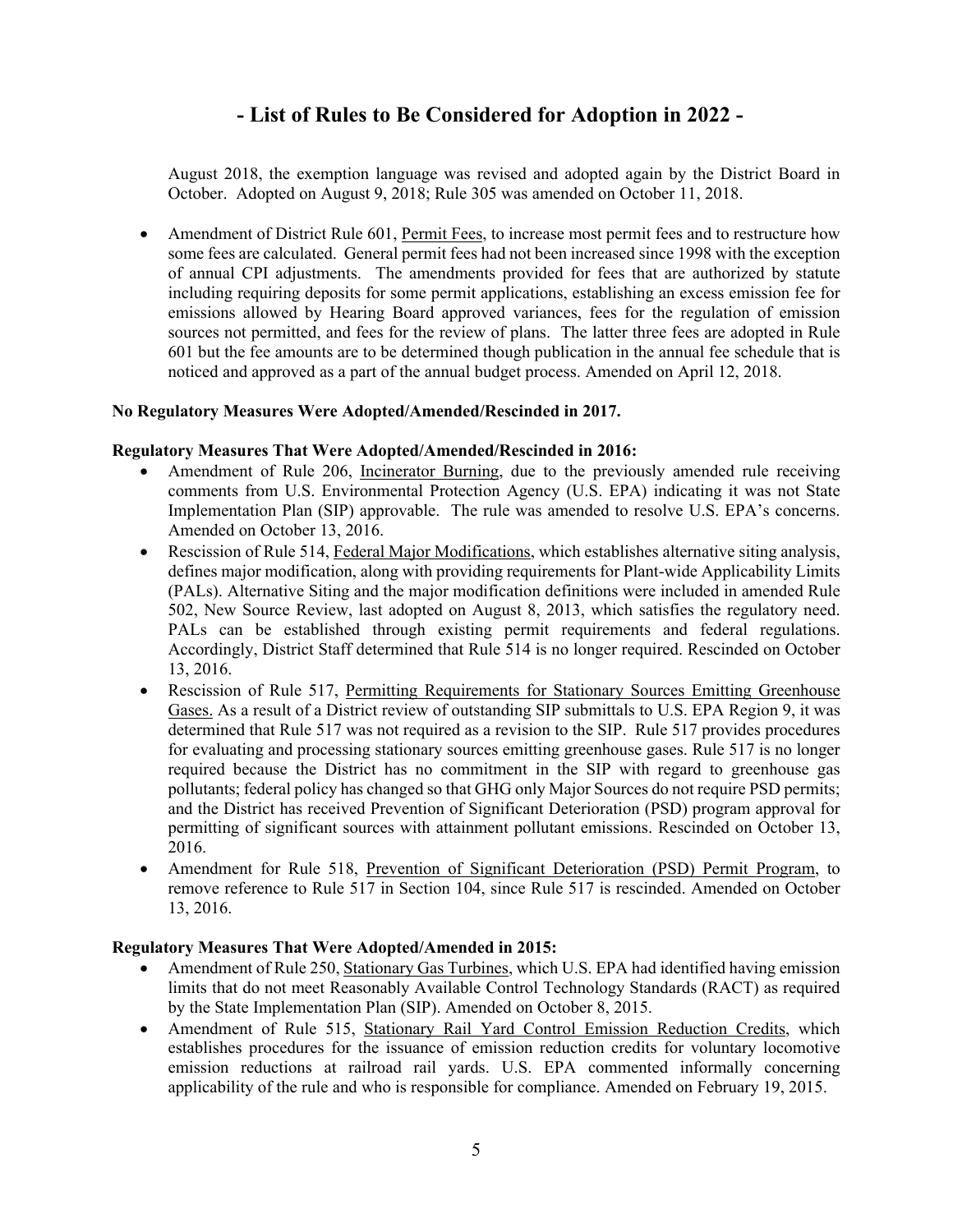### **Regulatory Measures That Were Adopted/Amended in 2014:**

- Amendment of a Rule 247, Natural Gas-Fired Water Heaters, Small Boilers, and Process Heaters, that was adopted on October 10, 2013, and set low NOx emission standards for newly installed large water heaters and boilers between 75,000 BTU and less than 5,000,000 BTU. The adoption of Rule 247 by 2015 was a SIP commitment for 2015. Amended on February 13, 2014.
- Amendment of Rule 610, Air Toxics "Hot Spots" Fees, to reflect current charges of CARB and current costs to the District. Amended on October 9, 2014.

#### **Regulatory Measures That Were Adopted/Amended in 2013:**

- Amendment of Rule 206, Incinerator Burning, and a new Rule 241, Crematories, to resolve conflicting requirements for human/animal cremation. Amended and adopted on April 11, 2013.
- Amendment of Rule 214, Transfer of Gasoline into Vehicle Fuel Tanks, addressed U.S. EPA comments and corrected deficiencies required for SIP approval. Amended on February 21, 2013.
- Amendment of Rule 213, Gasoline Transfer into Stationary Storage Containers, to address new standing loss requirements and deficiencies, and provided an exemption for existing above ground tanks meeting specific requirements from new tank painting requirements so as to preserve public art murals. Amended on February 21, 2013.
- Amendment of Rule 502, New Source Review, to address SIP disapproval comments of U.S. EPA. Amended on August 8, 2013.
- Adoption of Rule 249, Plastic Parts Coating, to satisfy Federal Reasonably Available Control Technology (RACT) requirements. Adopted on August 8, 2013.
- Adoption of a new Rule 247, Natural Gas-Fired Water Heaters, Small Boilers, and Process Heaters, setting low NOx emission standards for newly installed large water heaters and boilers between 75,000 BTU and less than 5,000,000 BTU. This range of heating values was not previously addressed by a District rule. Adoption of a new or revised rule is a SIP commitment for 2015. Adopted on October 10, 2013.
- Amendment of Rule 604, Source Test Observation and Report Evaluation, to adjust fees and add an annual CPI adjustment. Fee rules are administrative and are not regulatory measures; however, the consideration of this fee rule is mentioned to be as complete as possible in the disclosure of planned rules and rule changes. Amended on October 10, 2013.
- It was determined that the planned amendment of Rule 217, Cutback and Emulsified Asphalt Paving Materials, and Rule 240, Surface Preparation and Cleanup, to meet Federal CAA requirements for the adoption of RACT and California CAA requirements were not required as the rules were found to be compliant with U.S. EPA requirements.

#### **Regulatory Measures That Were Adopted/Amended/Rescinded in 2012:**

- Amendment of Rule 233, Biomass Boilers, to address U.S. EPA comments and Federal Reasonably Available Control Technology (RACT) requirements required for SIP approval. Amended on June 14, 2012.
- Amendment of Regulation 3, Open Burning, Rules 301 to 306, and Rule 102, Definitions, to address U.S. EPA comments and deficiencies identified by District staff in order to avoid a limited approval/disapproval of the SIP revision. Amended on February 9, 2012.
- Amendment of Rule 235, Adhesives, to meet Federal CAA requirements for the adoption of RACT. Amended on October 11, 2012.
- Amendment of Rule 239, Graphic Arts Operations, to meet Federal CAA requirements for the adoption of RACT. Amended on October 11, 2012.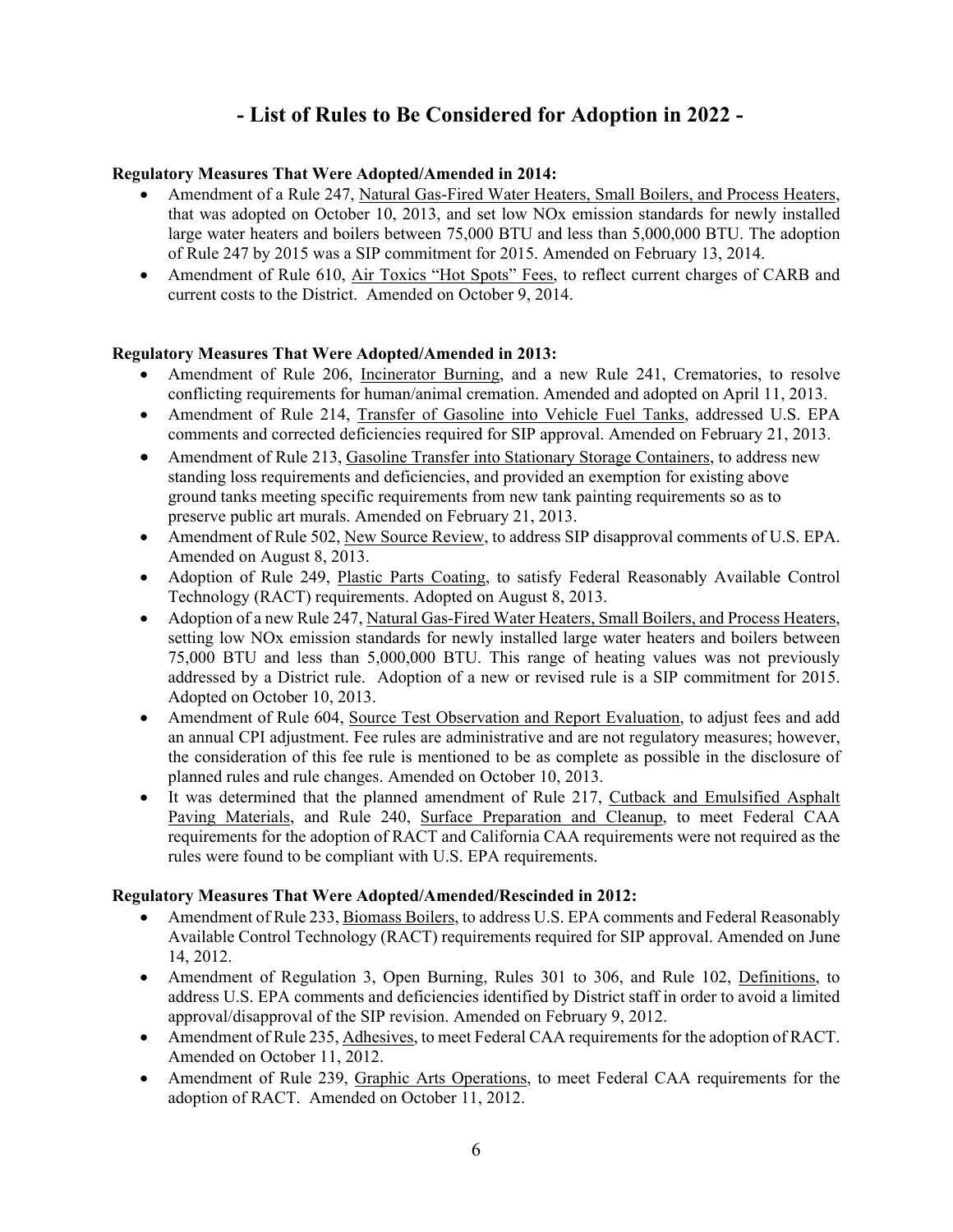- Rescission of the following rules, since the RACT requirement is no longer needed for major sources that are no longer operating:
	- o Rule 229, Fiberboard Manufacturing (SierraPine Ltd.). Rescinded on April 12, 2012.
	- o Rule 230, Plastic Products and Materials Paper Treating Operations (Formica Corporation). Rescinded on April 12, 2012.
	- o Rule 232, Biomass Suspension Boilers (SierraPine Ltd.). Rescinded on April 12, 2012.
	- o Rule 241, Boilers at Plastic Laminate Manufacturing Facilities (Formica Corporation). Rescinded on April 12, 2012.
	- o Rule 227, Petroleum Dry Cleaning Operations (will defer to Federal Standards). Rescinded on April 12, 2012.
	- o Rule 237, Municipal Landfills (no applicable sources remaining). Rescinded on April 12, 2012.
	- o Rule 506, Biomass Emission Reduction Credits (was replaced by Rule 516, Rice Straw Emission Reduction Credits). Rescinded on April 12, 2012.
	- o Rule 805, Notice to Comply (mandating statute sunset January 1, 2006). Rescinded on April 12, 2012.
- Rescission of the following rules in favor of implementing the state regulation.
	- o Rule 902, Airborne Chromium Control Measure Emissions of Hexavalent Chromium from Chrome Plating and Anodizing Operations. Rescinded on April 12, 2012.
	- o Rule 903, Ethylene Oxide Airborne Toxic Control Measure for Sterilizers and Aerators. Rescinded on April 12, 2012.
	- o Rule 904, Airborne Toxic Control Measure Hexavalent Chromium Emissions from Cooling Towers. Rescinded on April 12, 2012.
	- o Rule 905, Airborne Toxic Control Measure Asbestos Containing Serpentine Rock in Surfacing Applications. Rescinded on April 12, 2012.
	- o Rule 906, Airborne Toxic Control Measure Medical Waste Incinerators. Rescinded on April 12, 2012.

### **Regulatory Measures That Were Adopted/Amended in 2011:**

- Amendment of Rule 102, Definitions, to reflect new terms used in recently amended rules, particularly in the amendment of Regulation 3. Amended on February 10, 2011.
- Rescission of Regulation 3, Open Burning, Rules 301 through 325, and adoption of new Rules 301 through 306, to update the rules to match current state law, to address the U.S. EPA's comments, and to reorganize and update the formatting of all of the Rules to make the requirements more easily understood. Adopted on February 10, 2011.
- Amendment of Rule 412, Registration Requirements for Stationary and Portable Compression Engines Used in Agricultural Operations, to provide for a low use exemption. Amended on August 11, 2011.
- Amendment of Rule 502, New Source Review, to address deficiencies identified in a limited approval/disapproval by U.S. EPA of the version of the rule that was adopted on February 11, 2010. Amended on October 13, 2011.
- Adoption of Rule 517, Permitting Requirements for Stationary Sources Emitting Greenhouse Gases, to meet mandatory implementation requirements of the federal Greenhouse Gas Tailoring Regulation. Adopted on February 10, 2011.
- Adoption of Rule 518, Prevention of Significant Deterioration Permit Program, to provide for the District's acceptance of delegation from the U.S. EPA of PSD permitting authority for Major Sources. Adopted on February 10, 2011.
- Amendment of Rule 607, Burning Permit Fees, to reconcile changes in references to Regulation 3 rules and to definitions. No fees were revised. Amended on February 10, 2011.